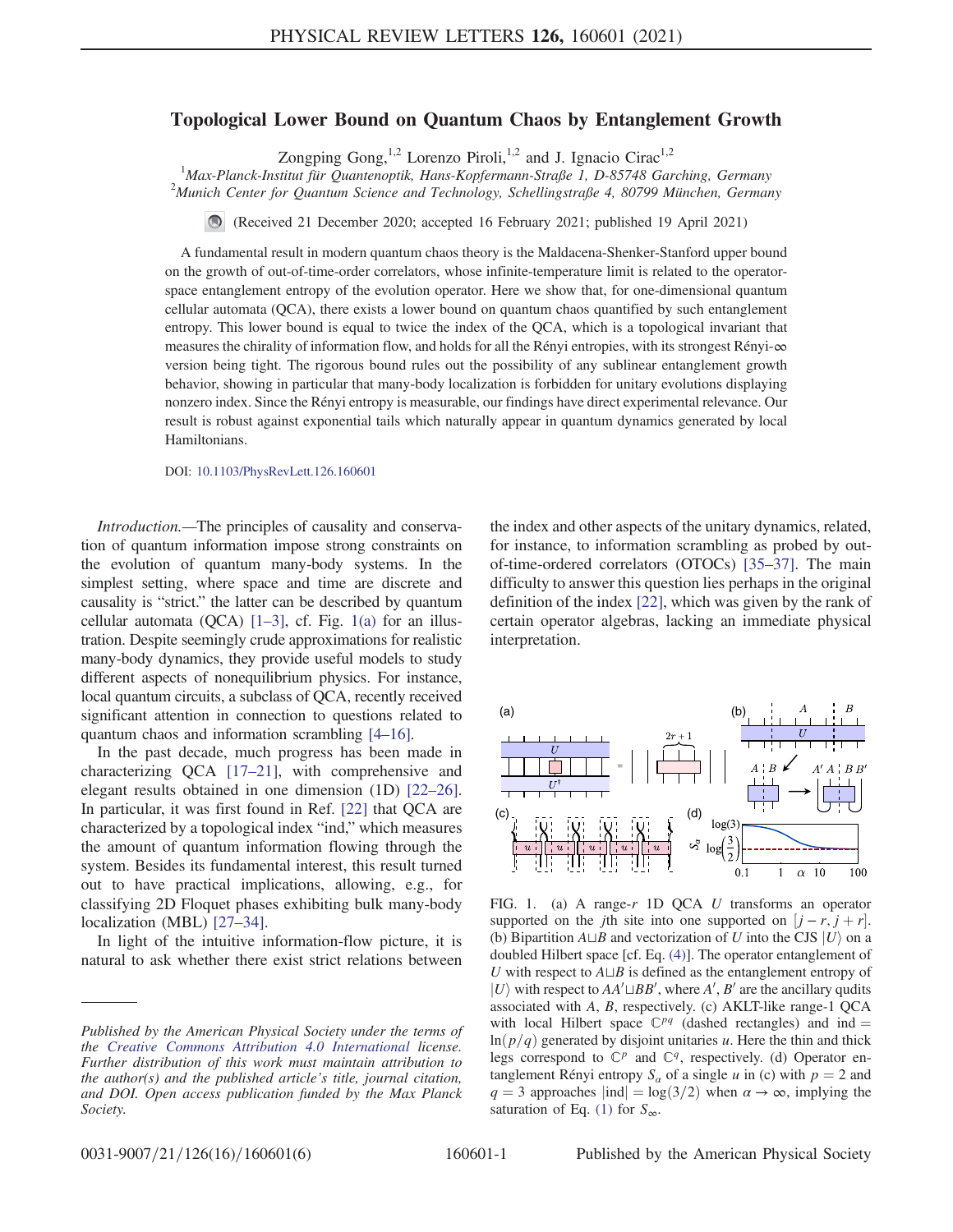In this work, we prove that there is an equivalent way to express the index as the entanglement of the "vectorized" evolution operator [cf. Fig. [1\(b\)\]](#page-0-0), which is often called operator-space entanglement entropy [\[38\]](#page-5-0). This quantity can be formulated in terms of any Rényi entropy, is computed locally, and closely reflects the intuitive interpretation of the index based on quantum-information flow. Inspired by this definition, we derive our main result,

$$
S_{\alpha} \ge 2|\text{ind}|,\tag{1}
$$

<span id="page-1-1"></span>where  $S_{\alpha}$  is the Rényi entropy of order  $\alpha$  of the evolution operator, and where  $\alpha \in [0, \infty]$ . This result establishes a<br>link between two seemingly unrelated tonics proving that link between two seemingly unrelated topics, proving that there exists a topological lower bound on the value of wellstudied dynamical quantities. In particular, based on the known relation between  $S_2$  and the averaged OTOCs [\[39\]](#page-5-1), we will interpret this inequality as a lower bound on quantum chaos. As an immediate application, Eq. [\(1\)](#page-1-1) allows us to establish rigorously that any sublinear entropy growth behavior in 1D, including MBL, is not compatible with a nonvanishing index. Thanks to measurability of the Rényi entropy, our results should be experimentally observable.

Index of 1D QCA.—We consider general range-r QCA U defined on a periodic qudit chain with local Hilbert space  $\mathbb{C}^d$  and size N. As shown in Refs. [\[1,23\],](#page-4-0) by grouping (or "blocking") at least  $r$  adjacent sites into one (such that the coarse-grained QCA has size  $2l \leq N/r$  and range 1), we can represent  $U$  as [cf. Fig. [2\(a\)](#page-1-2)]

$$
U = \left(\bigotimes_{x=1}^{l} v_{2x-1,2x}\right) \left(\bigotimes_{x=1}^{l} u_{2x,2x+1}\right), \tag{2}
$$

<span id="page-1-2"></span>

FIG. 2. (a) Representation of a QCA as a bilayer product of nearest neighbor unitaries, with possibly different Hilbert-space bipartition for their inputs and outputs. Here the thick and dotted legs refer to virtual local Hilbert spaces at even and odd sites in the hidden layer, respectively. (b) CJS  $|U\rangle$  defined in Eq. [\(4\)](#page-1-0) and the entanglement bipartition related to the index. (c) Relevant CJS used to derive the entropy expression [\(5\)](#page-1-4) and the main result [\(1\).](#page-1-1) (d) Demonstration of Eq. [\(5\)](#page-1-4) for a general representative QCA with index  $log(p/q)$  consisting of the right and left translations of local Hilbert spaces  $\mathbb{C}^p$  (red circles) and  $\mathbb{C}^q$  (blue circles), respectively.

where  $u_{2x,2x+1}: \mathbb{C}^{d_{2x}} \otimes \mathbb{C}^{d_{2x+1}} \to \mathbb{C}^{d'_{2x}} \otimes \mathbb{C}^{d'_{2x+1}}$  and  $v_{2x-1,2x}$ :  $\mathbb{C}^{d'_{2x-1}} \otimes \mathbb{C}^{d'_{2x}} \to \mathbb{C}^{d_{2x-1}} \otimes \mathbb{C}^{d_{2x}}$  are unitaries, with input and output on two adjacent blocked sites, respectively. Note that the local Hilbert space dimension  $d'_x$  in the "hidden" layer is generally not equal to  $d_x$ , but they must satisfy  $d'_x d'_{x+1} = d_x d_{x+1} \ \forall \ x = 1, 2, ..., 2l$ , implying  $d'_x$   $/d_x = d_0 \cdot d'_y$  is a constant independent of  $d'_{2x}/d_{2x} = d_{2x-1}/d'_{2x-1}$  is a constant independent of  $x-1, 2, ...$  The index of *U* is defined as the logarithm  $x = 1, 2, \ldots, l$ . The index of U is defined as the logarithm of this constant [\[22,23\]:](#page-4-3)

$$
ind \equiv \log \frac{d_{2x}}{d'_{2x}} \in \log \mathbb{Q}^{+},\tag{3}
$$

<span id="page-1-3"></span>which was proven to be stable against different ways of blocking and under continuous deformations. In other words, this index is a topological invariant of U.

<span id="page-1-0"></span>Equivalent formulation of the index.—As a starting point, we show that the index [\(3\)](#page-1-3) can be expressed exactly as an entanglement entropy difference between two reduced states of the vectorized operator  $|U\rangle$ , technically known as the Choi-Jamiołkowski state (CJS) [\[40\]:](#page-5-2)

$$
|U\rangle \equiv (U \otimes \mathbb{I})|I\rangle, \tag{4}
$$

where  $|I\rangle \equiv d^{-N/2} \left(\sum_{j=1}^d |jj\rangle\right)^{\otimes N}$  is the maximally entangled state between two copies of the entire Hilbert space and  $\mathbb{I} \equiv \mathbb{1}^{\otimes N}$  is the global identity acting on the auxiliary copy. As shown in Fig. [2\(b\),](#page-1-2) if we pick up two adjacent segments a and b with  $\min\{|a|, |b|\} \ge r (|a|)$  is the number of sites in  $a$ ) [\[41\]](#page-5-3), irrespective of their locations [\[42\]](#page-5-4), the index turns out to be

$$
\text{ind} = \frac{1}{2} \left[ S_{\alpha}(\rho_{ab'}) - S_{\alpha}(\rho_{a'b}) \right],\tag{5}
$$

<span id="page-1-4"></span>where  $\rho_A \equiv \text{Tr}_{\bar{A}}[|U\rangle\langle U|]$   $(A = ab', a'b$  and  $\bar{A}$  is the com-<br>plement of A) and  $S'(a) = (1 - a)^{-1} \log \text{Tr}[a^a]$  can be an plement of A) and  $S_{\alpha}(\rho) \equiv (1 - \alpha)^{-1} \log Tr[\rho^{\alpha}]$  can be an arbitrary Rényi entropy. Hereafter, we denote by  $\alpha'$  the arbitrary Rényi entropy. Hereafter, we denote by  $a'$  the ancillary qudits associated with a, and analogously for other regions. To show Eq. [\(5\),](#page-1-4) we can take a specific bilayer representation such that  $a$  and  $b$  are blocked into an even and odd site, respectively. Then we consider the CJS shown in Fig. [2\(c\)](#page-1-2) corresponding to  $(v_{L,a} \otimes v_{b,R})u_{a,b}$ , so that its reduced state on  $Laa'bb'R$  coincides with that of  $|U\rangle$ . Importantly, here L and R are finite regions next to a, b with  $|L|, |R| \ge r$ , cf. Fig. [2\(c\)](#page-1-2). Since this is a pure state, we have

$$
S_{\alpha}(\rho_{L'a'bR}) = S_{\alpha}(\rho_{Lab'R'})
$$
\n(6)

<span id="page-1-5"></span>under the bipartition  $L'a'bR \sqcup Lab'R'$ . By directly contracting the tensor, we obtain  $\rho_{L'd'BR} = \frac{1}{L'} \overline{d'_L} \otimes \rho_{a'BR}$  and  $\rho_{L'd'} = \rho_{L'd'} \otimes \frac{1}{L} \sqrt{d'_L}$ . Tracing out the auxiliary part of  $\rho_{Lab'R'} = \rho_{Lab'} \otimes \mathbb{1}_{R'}/d'_R$ . Tracing out the auxiliary part of  $|IJ\rangle$  except for  $q'$  we can consider  $q$  up as the reduced state U) except for a', we can consider  $\rho_{a'ba}$  as the reduced state<br>of  $(I \otimes \mathbb{1}_{\geq 0})(I \otimes I \otimes I \otimes \mathbb{1}_{\geq 0})(I \otimes I \otimes I \otimes \mathbb{1}_{\geq 0})(I \otimes I \otimes \mathbb{1}_{\geq 0})(I \otimes I \otimes \mathbb{1}_{\geq 0})(I \otimes I \otimes \mathbb{1}_{\geq 0})(I \otimes I \otimes \mathbb{1}_{\geq 0})(I \otimes I \otimes$ of  $(U \otimes 1_{a})(|I_{aa'}\rangle\langle I_{aa'}| \otimes d_a\mathbb{I}_{\bar{a}}/d^N)(U^{\dagger} \otimes 1_{a'})$   $(|I_{aa'}\rangle$  is the maximally entangled state between  $a$  and  $a'$ ), which is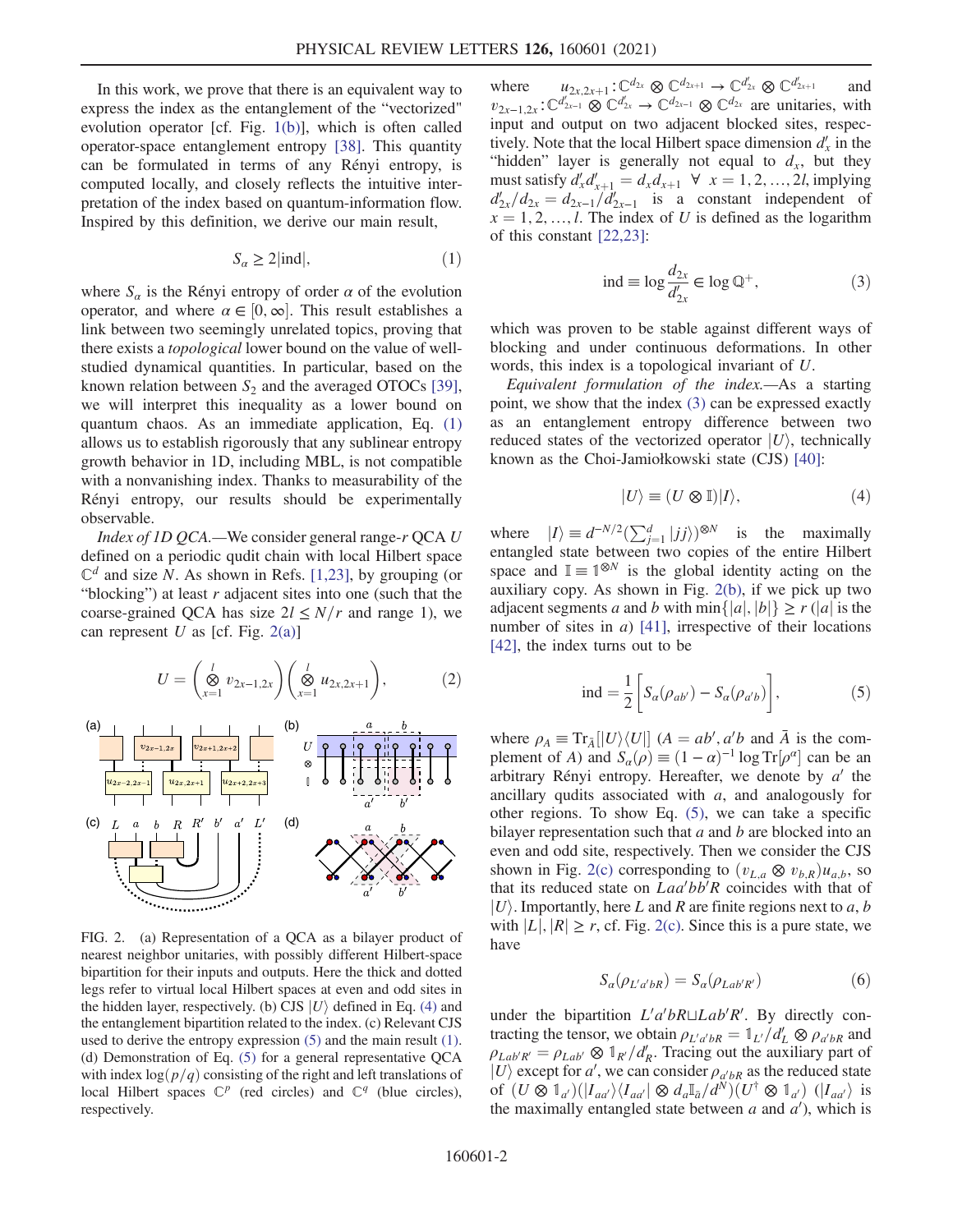supported on *Laa'b*. This implies  $\rho_{a'bR} = \rho_{a'b} \otimes \mathbb{1}_R / d_R$ .<br>Similarly we can show  $\rho_{a'b'} = \mathbb{1}_k / d_L \otimes \rho_{a'b'}$ . Therefore Similarly, we can show  $\rho_{Lab'} = \mathbb{1}_L/d_L \otimes \rho_{ab'}$ . Therefore,  $\rho_{L'a'bR}$  and  $\rho_{Lab'R'}$  turn out to be supported on a'b and ab', respectively:

$$
\rho_{L'a'bR} = \frac{1_{L'}}{d'_{L}} \otimes \rho_{a'b} \otimes \frac{1_{R}}{d_{R}},
$$

$$
\rho_{Lab'R'} = \frac{1_{L}}{d_{L}} \otimes \rho_{ab'} \otimes \frac{1_{R'}}{d'_{R}}.
$$
(7)

Substituting Eq. (7) into Eq. [\(6\)](#page-1-5) and recalling the definition of index in Eq. [\(3\),](#page-1-3) we end up with Eq. [\(5\).](#page-1-4)

It is instructive to test Eq. [\(5\)](#page-1-4) for the QCA shown in Fig. [2\(d\),](#page-1-2) which are the simplest representatives with ind =  $\log(p/q)$ . This example provides a nice illustration of the index as a measure of the chirality of quantum information flow.

Before proceeding, we compare our result against different previous reformulations of ind in the literature. First, one can show [\[42\]](#page-5-4) that Eq. [\(5\)](#page-1-4) is equivalent to the "chiral mutual information" introduced in Ref. [\[31\],](#page-4-6) which is defined in terms of some local ancillary degrees of freedom. We stress, however, that the derivation presented there is completely different from ours. In particular, we will see that our formalism naturally allows us to make a connection with different properties of the evolution operator. Second, the Rényi-2 version of Eq.  $(5)$  is easily seen to coincide with the original definition in Ref. [\[22\]](#page-4-3) based on algebra overlaps [\[42\].](#page-5-4)

Proof for the entanglement lower bound.—Before prov-ing Eq. [\(1\)](#page-1-1) for general Rényi- $\alpha$  entropies, we observe that one could show directly its validity for  $\alpha = 1$ , i.e., the case of von Neumann entropy. Considering a segment with size larger than  $2r$  as the subsystem  $A$ , we can bipartite it into two adjacent segments  $A = a \sqcup b$  with min $\{|a|, |b|\} \ge r$ , so that the entropy formula [\(5\)](#page-1-4) is valid. Since the von Neumann entropy satisfies the triangle inequality [\[44\]](#page-5-5), which follows from subadditivity, we have

$$
S(\rho_{aba'b'}) \ge |S(\rho_{ab'}) - S(\rho_{a'b})| = 2|\text{ind}|.
$$
 (8)

Using monotonicity in  $\alpha$  of  $S_{\alpha}$ , we immediately get that the bound is satisfied for  $\alpha \leq 1$ . Unfortunately, this proof cannot be extended to  $\alpha > 1$ , since the Rényi entropies do not satisfy subadditivity in general [\[45\].](#page-5-6)

To prove the general case, we should make further use of some nice properties of  $\rho_{AA'}$  as a reduced state of a pure CJS. To this end, let us return to the state shown in Fig. [2\(c\)](#page-1-2) and take a different bipartition  $aba'b' \sqcup LRL'R'$ , obtaining

$$
S_{\alpha}(\rho_{aba'b'}) = S_{\alpha}(\rho_{LRL'R'}) = S_{\alpha}(\rho_{LL'}) + S_{\alpha}(\rho_{RR'}), \quad (9)
$$

where we have used  $\rho_{LRL'R'} = \rho_{LL'} \otimes \rho_{RR'}$ . This relation follows from the fact that *U* is a OCA [21] and can be follows from the fact that  $U$  is a QCA [\[21\],](#page-4-7) and can be understood from the vanishing correlation for two arbitrary observables supported on these two regions [\[42\].](#page-5-4) While the Rényi entropies do not satisfy subadditivity, they still satisfy the weak subadditivity [\[46\]](#page-5-7):

$$
S_{\alpha}(\rho_{LL'}) \ge \max\{S_{\alpha}(\rho_L) - S_0(\rho_{L'}), S_{\alpha}(\rho_{L'}) - S_0(\rho_L)\},
$$
\n(10)

where  $S_0(\rho) \equiv \log(\text{rank}\rho)$  is the max entropy. This inequality follows from the nondecreasing property of Rényi entropies upon arbitrary unital channels [\[46\].](#page-5-7) Note that  $\rho_L$  and  $\rho_{L'}$  are both maximally mixed and thus their Rényi entropies coincide with the maximum possible values  $\log d_L$  and  $\log d_L'$ , respectively. Therefore, we obtain  $S_{\alpha}(\rho_{LL}) \geq |{\text{ind}}|$ . Similarly, we have  $S_{\alpha}(\rho_{RR}) \geq |{\text{ind}}|$  and thus  $S_{\alpha}(\rho_{aba'b'}) \ge 2|\text{ind}|$ , which completes the proof of the main result main result.

Obviously, the bound is tight for all the Rényi entropies for  $\vert \text{ind} \vert \in \log \mathbb{Z}^+$  since they are saturated by left or right translations. What is less clear is whether the bound is tight for general ind  $\in$  log  $\mathbb{Q}^+$ . At least for the Rényi- $\infty$  entropy, which gives the strongest version of Eq. [\(1\)](#page-1-1) for a given QCA, we can readily construct an example which saturates the bound. To this end, we take  $u: \mathbb{C}^p \otimes \mathbb{C}^q \to \mathbb{C}^q \otimes \mathbb{C}^p$ (with  $q>p$ ) in Fig. [1\(c\)](#page-0-0) to be

$$
u = \sum_{m,n=1}^{p} |mn\rangle\langle mn| + \sum_{m=1}^{p} \sum_{n=p+1}^{q} |nm\rangle\langle mn|.
$$
 (11)

This construction is reminiscent of the AKLT state [\[47\],](#page-5-8) in the sense that it is essentially an assembly of dis joint unitaries but becomes correlated upon recombinations of subsystems. See Fig. [1\(d\)](#page-0-0) for a demonstration for  $(p, q) = (2, 3)$ . On the other hand, since  $S_{\alpha} > S_{\infty}$  for any finite  $\alpha$  and  $S_{\infty} \in \log(\mathbb{Q}\setminus \mathbb{Z}^+)$ , the bound is not tight for any noninteger index and  $\alpha < \infty$ . Identifying a tight bound for the most general case thus remains an open problem.

One immediate and important implication of our main result is that it rigorously rules out, for QCA with nonzero index, the possibility of MBL, which implies a logarithmic growth of the entanglement of the evolution operator [\[48\]](#page-5-9). More generally, for nonzero index, any diffusive behavior characterized by a sublinear growth of the Rényi entropies, as recently demonstrated for random circuits with a diffusive charge [\[49,50\],](#page-5-10) is forbidden. This is because the index is additive upon compositions [\[22\]](#page-4-3) so the operator entanglement entropy after  $t$  time steps is lower bounded by [\[51\]](#page-5-11)

$$
S_{\alpha}(t) \ge 2|\text{ind}|t,\tag{12}
$$

<span id="page-2-0"></span>implying a linear growth. When specified to the case  $\alpha = 2$ , this result also allows us to make a precise connection to quantum chaos, due to the known relation between  $S_2(t)$ and the average of infinite-temperature OTOCs [\[39\]:](#page-5-1)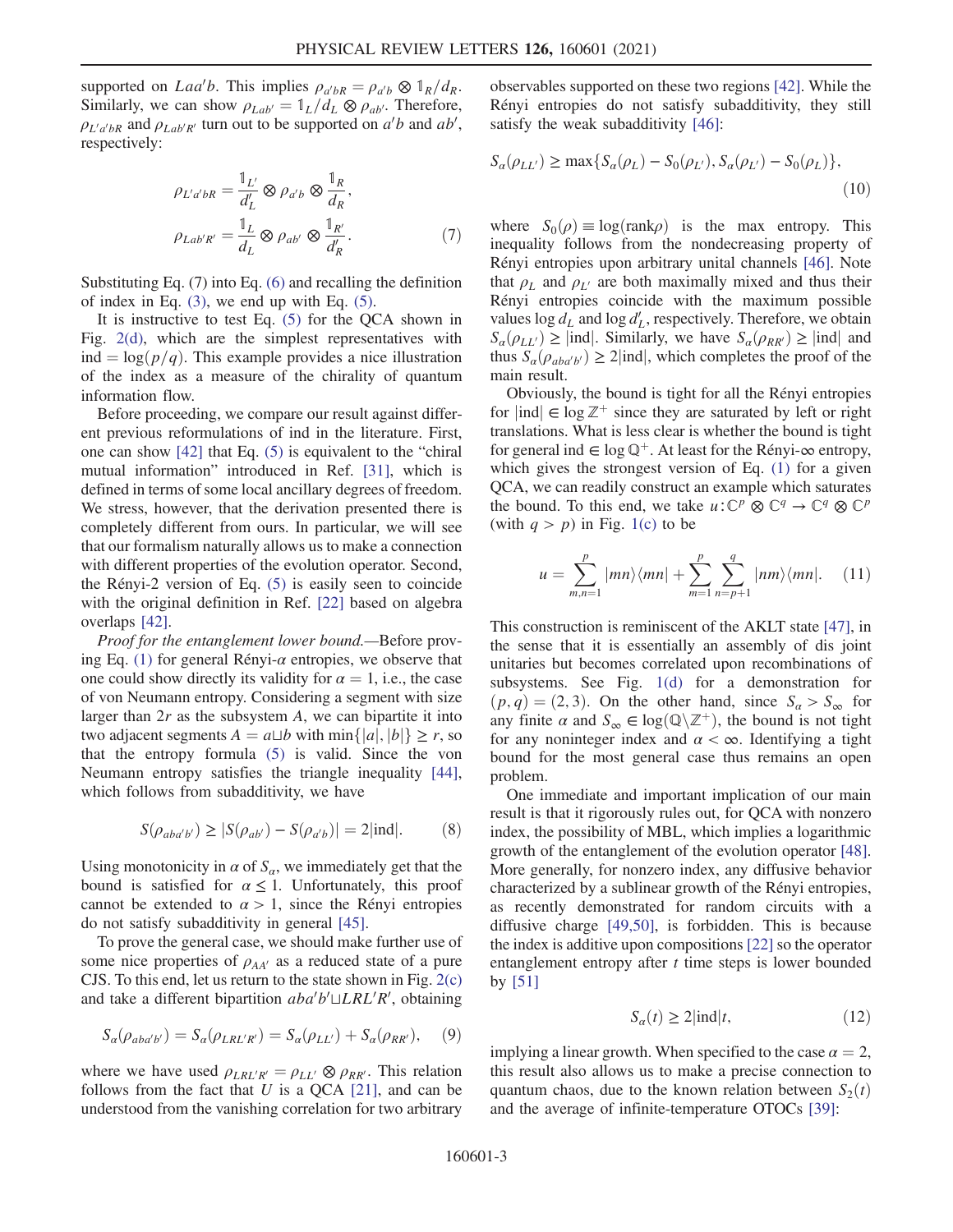$$
\langle U^{\dagger}O_{A}(U^{\dagger})^{\dagger}O_{\bar{A}}U^{\dagger}O_{A}(U^{\dagger})^{\dagger}O_{\bar{A}}\rangle_{\beta=0}=e^{-S_{2}(t)}.
$$
 (13)

Here the lhs denotes the normalized sum over the elements  $O_A$ ,  $O_{\bar{A}}$  of a complete basis of observables supported in A, A, respectively  $[39]$ . When combined with Eq.  $(12)$ , we immediately obtain that a nonzero index implies exponential decay of the averaged OTOC. Once again, this is not consistent with a MBL evolution, because in this case it has been shown that OTOCs exhibit a power-law decay [\[52,53\]](#page-5-12). Finally, we remark that there is no universal lower bound for the (state) entanglement growth of an initial product state evolved by a QCA, as it can be seen in the simple case of translations.

Experimental relevance.—One important motivation to consider Rényi entropies is their accessibility in state-ofthe-art quantum simulation experiments [\[54](#page-5-13)–57]. Thanks to the entropy reformulation  $(5)$  of the index, all the quantities in our main result [\(1\)](#page-1-1) are in principle measurable.

Let us explain the protocol to measure  $\mathsf{R}\text{\'{e}}$ nyi-n entropies with  $n \in \mathbb{N}$ . We can straightforwardly generalize the strategies in Refs. [\[58](#page-5-14)–60] for quantum states to operators by vectorizing the latter into their CJSs. To measure  $S_n$  of a bipartite state  $\rho_{AB} = |\Psi_{AB}\rangle\langle\Psi_{AB}|$ , the essential idea is to make use of  $Tr[\hat{\rho}_A^n] = Tr[T_A \rho_{AB}^{\otimes n}]$ , where  $T_A$  denotes the translation operator of subsystems A which can be impletranslation operator of subsystems A, which can be implemented by a sequence of SWAP unitaries [cf. Fig. [3\(a\)](#page-3-0)]. The value of  $S_n$  can then be extracted by performing an interferometric measurement on an ancilla qubit after a sequence of controlled-SWAP gates as shown in Fig. [3\(b\)](#page-3-0) [\[58\]](#page-5-14). For our specific purpose of measuring the operator entanglement and the index, we should choose A to be  $aa'bb'$ ,  $ab'$ , and  $a'b$ , where a and b are adjacent segments whose sizes can be as small as the range of the QCA. In a proof-of-principle experiment, it would be good enough to construct a translation of qubits with  $N = 4$  and  $r = 1$ , which may be implemented by 3 SWAP gates, so that we can set  $|a| = 1$  and  $|b| = 1$ , and measure the Rényi-2 entropy

<span id="page-3-0"></span>

FIG. 3. (a) Graphic representation of  $\text{Tr}[\rho_A^n] = \text{Tr}[\mathbb{T}_A \rho_{AB}^{\otimes n}]$  with FIG. 5. (a) Graphic representation of  $\text{Tr}[\rho_A^2] = \text{Tr}[\mathbb{I}_A \rho_{AB}^2]$  with<br>  $\mathbb{T}_A = \mathbb{S}_A^{[n-1,n]} \dots \mathbb{S}_A^{[2,3]} \mathbb{S}_A^{[1,2]}$ , where  $\mathbb{S}_A^{[j,k]}$  is a swap over the *j*th and<br> *k*th conjes of subsystem *A* (b) Expe kth copies of subsystem A. (b) Experimental setup for measuring the operator entanglement  $\mathsf{R\'{e}}$ nyi-n entropy as well as the index. Here  $\mathbb{S}_A$ 's are controlled by the ancilla qubit,  $H = (X + Z)/\sqrt{2}$  is the Hadamard gate  $|I\rangle$ 's are global maximally entangled states the Hadamard gate,  $|I\rangle$ 's are global maximally entangled states which become  $|U\rangle$  upon the action of U, and A is a subsystem of interest, whose choice depends on which quantity (index or operator entanglement) we would like to measure.

so that we only need a single controlled-SWAP gate acting on 2 (index) or 4 (operator entanglement) pairs of qubits. This minimal setup should be accessible by many current experimental platforms, such as trapped ions [\[61\],](#page-5-15) superconducting qubits [\[62\]](#page-5-16), and Rydberg-atom arrays [\[63\]](#page-5-17). Note that there is also a more sophisticated method of measuring  $\mathsf{R}\acute{e}n$  entropies based on random quenches [\[64,65\]](#page-5-18) which has also been experimentally realized [\[66\]](#page-5-19) and should also be applicable to measuring operator entanglement and the index. As a final remark, we mention that one can further reduce the experimental cost in state preparation by taking advantage of the idea in Ref. [\[31\]](#page-4-6). That is, we may only introduce a few ancillas covering the subsystem, while obtaining the same measurement results.

Stability against exponential tails.—Trivial (nontrivial) QCA have been used to approximate the (edge) dynamics of 1D Floquet unitaries [\[67\]](#page-5-20) (2D chiral Floquet MBL phases [\[28\]\)](#page-4-8) governed by time-periodic local Hamiltonians satisfying the Lieb-Robinson bound [\[68](#page-5-21)–70]. The QCA approximation should thus be precise up to some exponential tails outside the light cone. This motivates us to analyze how our main result [\(1\)](#page-1-1) is modified by such small deviation from QCA.

To avoid the problem of defining the index for quasilocal unitaries with exponential tails, which remains an open problem [\[71\],](#page-5-22) we restrict ourselves to consider specific quasilocal unitaries that are range-r QCA followed by finite-time evolutions of local Hamiltoniains, i.e.,

$$
U = \hat{T}e^{-i\int_0^T dt H(t)}U_{\text{QCA}},
$$
\n(14)

where  $\hat{T}$  denotes the time ordering,  $H(t) = \sum_{j=1}^{N} h_j(t)$ <br>with  $h_i(t)$  supported locally near i and  $h = \max_{i} \frac{\|h_i(t)\|}{\|h_i(t)\|}$ with  $h_i(t)$  supported locally near j and  $h \equiv \max_{i,t} ||h_i(t)||$ is finite. This setup has been used in several previous studies [\[28,31\].](#page-4-8) Setting the rhs of Eq. [\(1\)](#page-1-1) as the index of  $U<sub>OCA</sub>$ , we would like to know whether the inequality can be violated and, if yes, to what extent.

We can give an explicit example where the inequality is violated by choosing  $U_{\text{QCA}}$  to be the right translation  $\mathbb T$ and  $H(t) = h\mathbb{S}^{[j_t, j_t+1]}$ , where  $j_t = \lfloor t |A|/T \rfloor$  and  $A =$ <br>[0 |A| – 1] is the subsystem of interest while  $\mathbb{S}^{[j,k]}$  is the  $[0, |A| - 1]$  is the subsystem of interest, while  $\mathbb{S}^{[j,k]}$  is the system operator, between sites i and k. This exactly SWAP operator between sites  $j$  and  $k$ . This exactly solvable construction is inspired by the fact that  $AA'$  and  $\overline{A}\overline{A}^{\prime}$  can be exactly disentangled for  $T = \pi |A|/(2h)$ , so one may expect the Hamiltonian evolution is still a disentangler for a finite  $T \ll |A|$ . Indeed, we find that Eq. [\(1\)](#page-1-1) is violated for all  $\alpha > 0$ , with the largest violation being 2ind  $-S_{\infty} = \log[1 + (d^2 - 1)\epsilon] > 0$ , where  $\epsilon = \sin^{2|A|} (hT/|A|)$  scales as  $e^{-\mathcal{O}(|A| \log |A|)}$  for large  $|A|$ , which also determines the scaling behavior of the violation also determines the scaling behavior of the violation.

In fact, the above example serves as a qualitatively worst case. That is, we can prove that for any local-Hamiltonian evolution, the order of the violation of Eq. [\(1\)](#page-1-1) can never be larger than  $e^{-O(|A|\log|A|)}$  [\[42\],](#page-5-4) and thus vanishes superexponentially in the thermodynamic limit. The proof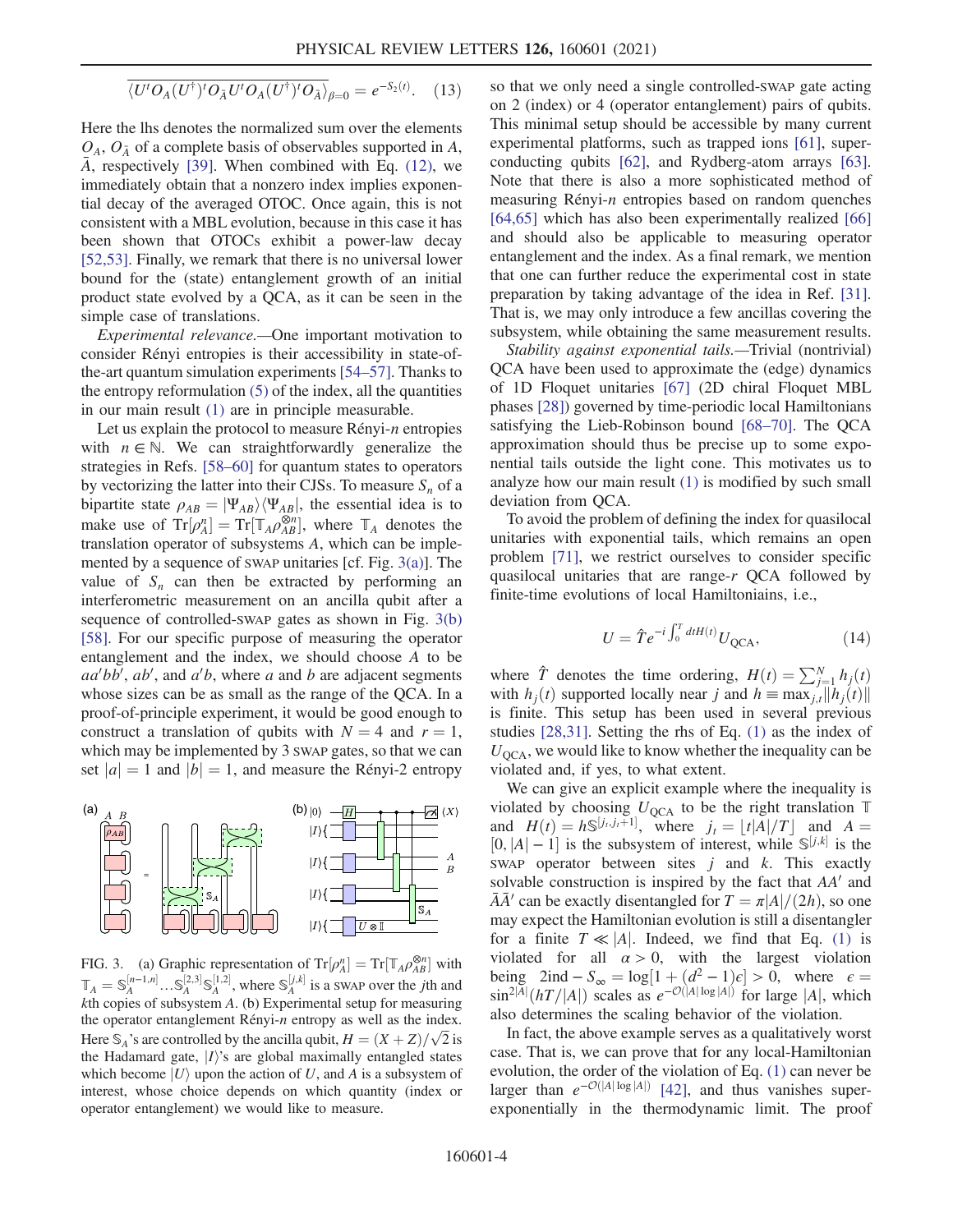involves a technique in Ref. [\[67\]](#page-5-20) for approximating Hamiltonian dynamics by quantum circuits and a careful optimization of the Lieb-Robinson bound [\[72,73\].](#page-5-23) This rigorous derivation implies the stability of our main result and significantly widens its range of applicability. For example, we can rule out any sublinear entanglementgrowth behavior for the evolution operator  $e^{-iHT}$  (thus forbidding MBL features), even if the local Hamiltonian  $H$ is in the deep MBL phase [\[28\].](#page-4-8)

Summary and outlook.—We have derived a convenient local expression for the index of 1D QCA, and proved that any Rényi- $\alpha$  entropy of the evolution operator is lower bounded by twice the index. This rigorous bound rules out any sublinear entanglement-growth behavior in nontrivial QCA and might be interpreted as a lower bound on quantum chaos, as opposed to the Maldacena-Shenker-Stanford upper bound [\[74\]](#page-5-24). Since the Rényi entropy is accessible in cutting-edge atomic, molecular and optical experiments, our results should be experimentally observable. We have also discussed the validity of our bound against deviations from QCA by exponential tails.

One immediate question for future work is how to tighten the bound for a general rational index and Rényi- $\alpha$  entropy with  $\alpha < \infty$ . Another natural direction to explore is the generalization to the symmetry-protected case [\[25\]](#page-4-9). Here we expect that a nonzero symmetryprotected index will give rise to a linear growth of the entropy, even for ind  $= 0$ . Finally, it may also be interesting to consider generalizations to quantum channels with suitable locality properties [\[21\].](#page-4-7)

We thank Andrew C. Potter for very helpful comments on the manuscript. Z. G. is supported by the Max-Planck-Harvard Research Center for Quantum Optics (MPHQ). L. P. acknowledges support from the Alexander von Humboldt foundation. J. I. C. acknowledges support by the EU Horizon 2020 program through the ERC Advanced Grant QENOCOBA No. 742102 and from the DFG (German Research Foundation) under Germany's Excellence Strategy—EXC-2111-390814868.

Note added.—Recently, a related work by Ranard et al. appeared [\[75\]](#page-5-25), which also reported the entropy reformulation of the index. However, their main focus was to derive an index theory for quasilocal unitaries rather than exploring its connections with other dynamical properties. On the technical level, Ref. [\[75\]](#page-5-25) only uses the von Neumann entropy for infinite (or finite open) chains.

- <span id="page-4-0"></span>[1] B. Schumacher and R. F. Werner, [arXiv:quant-ph/0405174.](https://arXiv.org/abs/quant-ph/0405174)
- <span id="page-4-1"></span>[2] T. Farrelly, Quantum 4[, 368 \(2020\).](https://doi.org/10.22331/q-2020-11-30-368)
- [3] P. Arrighi, [Nat. Comput.](https://doi.org/10.1007/s11047-019-09762-6) 18, 885 (2019).
- [4] A. Nahum, J. Ruhman, S. Vijay, and J. Haah, [Phys. Rev. X](https://doi.org/10.1103/PhysRevX.7.031016) 7[, 031016 \(2017\)](https://doi.org/10.1103/PhysRevX.7.031016).
- [5] A. Nahum, S. Vijay, and J. Haah, [Phys. Rev. X](https://doi.org/10.1103/PhysRevX.8.021014) 8, 021014 [\(2018\).](https://doi.org/10.1103/PhysRevX.8.021014)
- [6] C. W. von Keyserlingk, T. Rakovszky, F. Pollmann, and S. L. Sondhi, Phys. Rev. X 8[, 021013 \(2018\)](https://doi.org/10.1103/PhysRevX.8.021013).
- [7] T. Rakovszky, F. Pollmann, and C. W. von Keyserlingk, Phys. Rev. X 8[, 031058 \(2018\).](https://doi.org/10.1103/PhysRevX.8.031058)
- [8] V. Khemani, A. Vishwanath, and D. A. Huse, [Phys. Rev. X](https://doi.org/10.1103/PhysRevX.8.031057) 8[, 031057 \(2018\)](https://doi.org/10.1103/PhysRevX.8.031057).
- [9] C. Sünderhauf, D. Pérez-García, D. A. Huse, N. Schuch, and J. I. Cirac, Phys. Rev. B 98[, 134204 \(2018\).](https://doi.org/10.1103/PhysRevB.98.134204)
- [10] A. Chan, A. De Luca, and J. T. Chalker, [Phys. Rev. Lett.](https://doi.org/10.1103/PhysRevLett.121.060601) 121[, 060601 \(2018\).](https://doi.org/10.1103/PhysRevLett.121.060601)
- [11] A. Chan, A. De Luca, and J. T. Chalker, [Phys. Rev. X](https://doi.org/10.1103/PhysRevX.8.041019) 8, [041019 \(2018\).](https://doi.org/10.1103/PhysRevX.8.041019)
- [12] A. J. Friedman, A. Chan, A. De Luca, and J. T. Chalker, Phys. Rev. Lett. 123[, 210603 \(2019\).](https://doi.org/10.1103/PhysRevLett.123.210603)
- [13] B. Bertini, P. Kos, and T. Prosen, [Phys. Rev. Lett.](https://doi.org/10.1103/PhysRevLett.123.210601) 123, [210601 \(2019\).](https://doi.org/10.1103/PhysRevLett.123.210601)
- [14] B. Bertini and L. Piroli, Phys. Rev. B 102[, 064305 \(2020\).](https://doi.org/10.1103/PhysRevB.102.064305)
- [15] S. Xu and B. Swingle, Nat. Phys. **16**[, 199 \(2020\).](https://doi.org/10.1038/s41567-019-0712-4)
- [16] P. W. Claeys and A. Lamacraft, [Phys. Rev. Research](https://doi.org/10.1103/PhysRevResearch.2.033032) 2, [033032 \(2020\).](https://doi.org/10.1103/PhysRevResearch.2.033032)
- <span id="page-4-2"></span>[17] P. Arrighi, V. Nesme, and R. Werner, [J. Comput. Syst. Sci.](https://doi.org/10.1016/j.jcss.2010.05.004) 77[, 372 \(2011\).](https://doi.org/10.1016/j.jcss.2010.05.004)
- [18] J. Haah, L. Fidkowski, and M. B. Hastings, [arXiv:1812.01625.](https://arXiv.org/abs/1812.01625)
- [19] J. Haah, [arXiv:1907.02075.](https://arXiv.org/abs/1907.02075)
- [20] M. Freedman and M. B. Hastings, [Commun. Math. Phys.](https://doi.org/10.1007/s00220-020-03735-y) 376[, 1171 \(2020\)](https://doi.org/10.1007/s00220-020-03735-y).
- <span id="page-4-7"></span>[21] L. Piroli and J.I. Cirac, [Phys. Rev. Lett.](https://doi.org/10.1103/PhysRevLett.125.190402) **125**, 190402 [\(2020\).](https://doi.org/10.1103/PhysRevLett.125.190402)
- <span id="page-4-3"></span>[22] D. Gross, V. Nesme, H. Vogts, and R. F. Werner, [Commun.](https://doi.org/10.1007/s00220-012-1423-1) Math. Phys. 310[, 419 \(2012\)](https://doi.org/10.1007/s00220-012-1423-1).
- [23] J. I. Cirac, D. Perez-Garcia, N. Schuch, and F. Verstraete, [J. Stat. Mech. \(2017\) 083105.](https://doi.org/10.1088/1742-5468/aa7e55)
- [24] M. B. Şahinoğlu, S. K. Shukla, F. Bi, and X. Chen, [Phys.](https://doi.org/10.1103/PhysRevB.98.245122) Rev. B 98[, 245122 \(2018\).](https://doi.org/10.1103/PhysRevB.98.245122)
- <span id="page-4-9"></span>[25] Z. Gong, C. Sünderhauf, N. Schuch, and J. I. Cirac, [Phys.](https://doi.org/10.1103/PhysRevLett.124.100402) Rev. Lett. 124[, 100402 \(2020\).](https://doi.org/10.1103/PhysRevLett.124.100402)
- [26] L. Piroli, A. Turzillo, S. K. Shukla, and J. I. Cirac, [J. Stat.](https://doi.org/10.1088/1742-5468/abd30f) [Mech. \(2021\) 013107.](https://doi.org/10.1088/1742-5468/abd30f)
- <span id="page-4-4"></span>[27] D. V. Else and C. Nayak, [Phys. Rev. B](https://doi.org/10.1103/PhysRevB.93.201103) 93, 201103(R) [\(2016\).](https://doi.org/10.1103/PhysRevB.93.201103)
- <span id="page-4-8"></span>[28] H. C. Po, L. Fidkowski, T. Morimoto, A. C. Potter, and A. Vishwanath, Phys. Rev. X 6[, 041070 \(2016\).](https://doi.org/10.1103/PhysRevX.6.041070)
- [29] A. C. Potter and T. Morimoto, [Phys. Rev. B](https://doi.org/10.1103/PhysRevB.95.155126) 95, 155126 [\(2017\).](https://doi.org/10.1103/PhysRevB.95.155126)
- <span id="page-4-6"></span>[30] F. Harper and R. Roy, Phys. Rev. Lett. 118[, 115301 \(2017\).](https://doi.org/10.1103/PhysRevLett.118.115301)
- [31] B. R. Duschatko, P. T. Dumitrescu, and A. C. Potter, [Phys.](https://doi.org/10.1103/PhysRevB.98.054309) Rev. B 98[, 054309 \(2018\).](https://doi.org/10.1103/PhysRevB.98.054309)
- [32] L. Fidkowski, H. C. Po, A. C. Potter, and A. Vishwanath, Phys. Rev. B 99[, 085115 \(2019\).](https://doi.org/10.1103/PhysRevB.99.085115)
- [33] C. Zhang and M. Levin, Phys. Rev. B 103[, 064302 \(2021\).](https://doi.org/10.1103/PhysRevB.103.064302)
- [34] Y. Liu, H. Shapourian, P. Glorioso, and S. Ryu, [arXiv:2012.08384.](https://arXiv.org/abs/2012.08384)
- <span id="page-4-5"></span>[35] S. H. Shenker and D. Stanford, [J. High Energy Phys. 12](https://doi.org/10.1007/JHEP12(2014)046) [\(2014\) 046.](https://doi.org/10.1007/JHEP12(2014)046)
- [36] S. H. Shenker and D. Stanford, [J. High Energy Phys. 03](https://doi.org/10.1007/JHEP03(2014)067) [\(2014\) 067.](https://doi.org/10.1007/JHEP03(2014)067)
- [37] D. A. Roberts, D. Stanford, and L. Susskind, [J. High Energy](https://doi.org/10.1007/JHEP03(2015)051) [Phys. 03 \(2015\) 051.](https://doi.org/10.1007/JHEP03(2015)051)